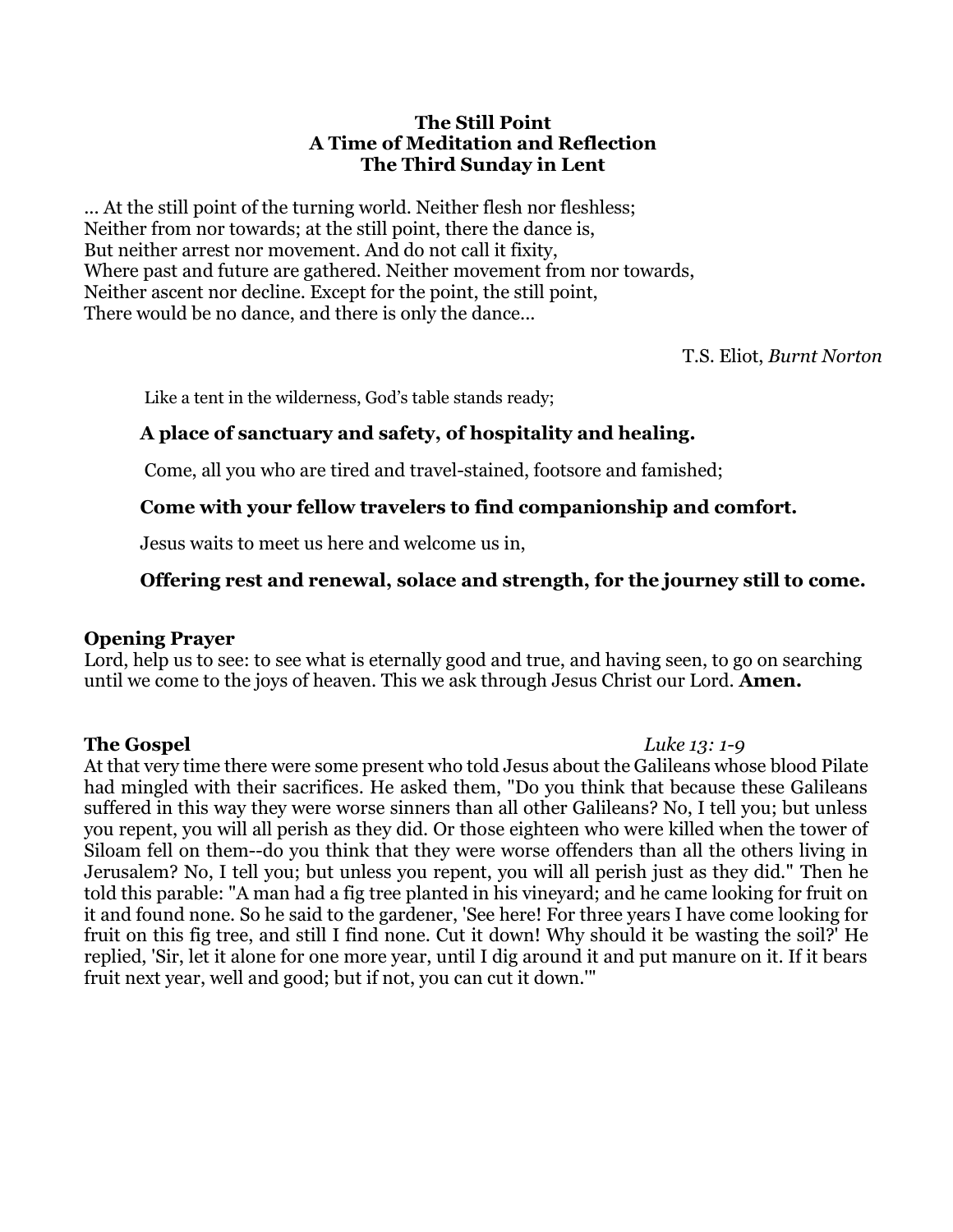**Poem: "**The Fig Tree" *By Juana de Ibarbourou* Because is it harsh and ugly, because all of its branches are grey, I feel sorry for the fig tree. On my farm there are hundred of beautiful trees: round plum trees, straight lemon trees, orange trees with shiny blossoms. In spring time they all get covered with flowers around the fig tree. And the poor thing seems very sad with its twisted branches that are never dressed in buds. Therefore every time I pass it I say, trying to give a sweet and happy tone to my voice: "The fig tree is the most beautiful among all the trees in the garden". If it listens, If it understands the language that I am speaking, what a sweet grace will nestle in its sensitive soul! And, maybe at night, when the wind is fanning its crown, drunk with joy it may tell:

Today I was told I am beautiful!

## **Meditation**

Jesus, on his final journey to Jerusalem, speaks to his disciples in parables and urges on them the need for repentance. Here, he invites them to consider repentance through three vignettes. The first two are contemporary incidents: Pilates' murder of worshippers in the temple at Jerusalem, and the death of those killed by a falling tower. One of these is deliberate, and the other accidental, but the point is the same: these people were no more sinful than anyone else; they are not being punished for particular sinfulness. But the omnipresence of death is an invitation to everyone to repentance -- the turning around, or change of mind, that God is always offering. The parable of the fig tree is the clearest example of the ever-present chance of repentance: the gardener pleads with the landowner to let him try again to invite the fig tree to be change its ways and be fruitful.

The poem, by the Uruguayan poet Juana de Ibarbourou, looks at the unfruitful fig tree with eyes of love, inviting it to flower internally by telling it how beautiful it is. Turning back from the poem to the gospel, we can perhaps see the gracious invitation from the gardener as well. The gardener might be saying, "I know you can do it. I will give you everything you need, and then you will be able to become what you were born to be." There is no threat here, only an invitation and a welcome.